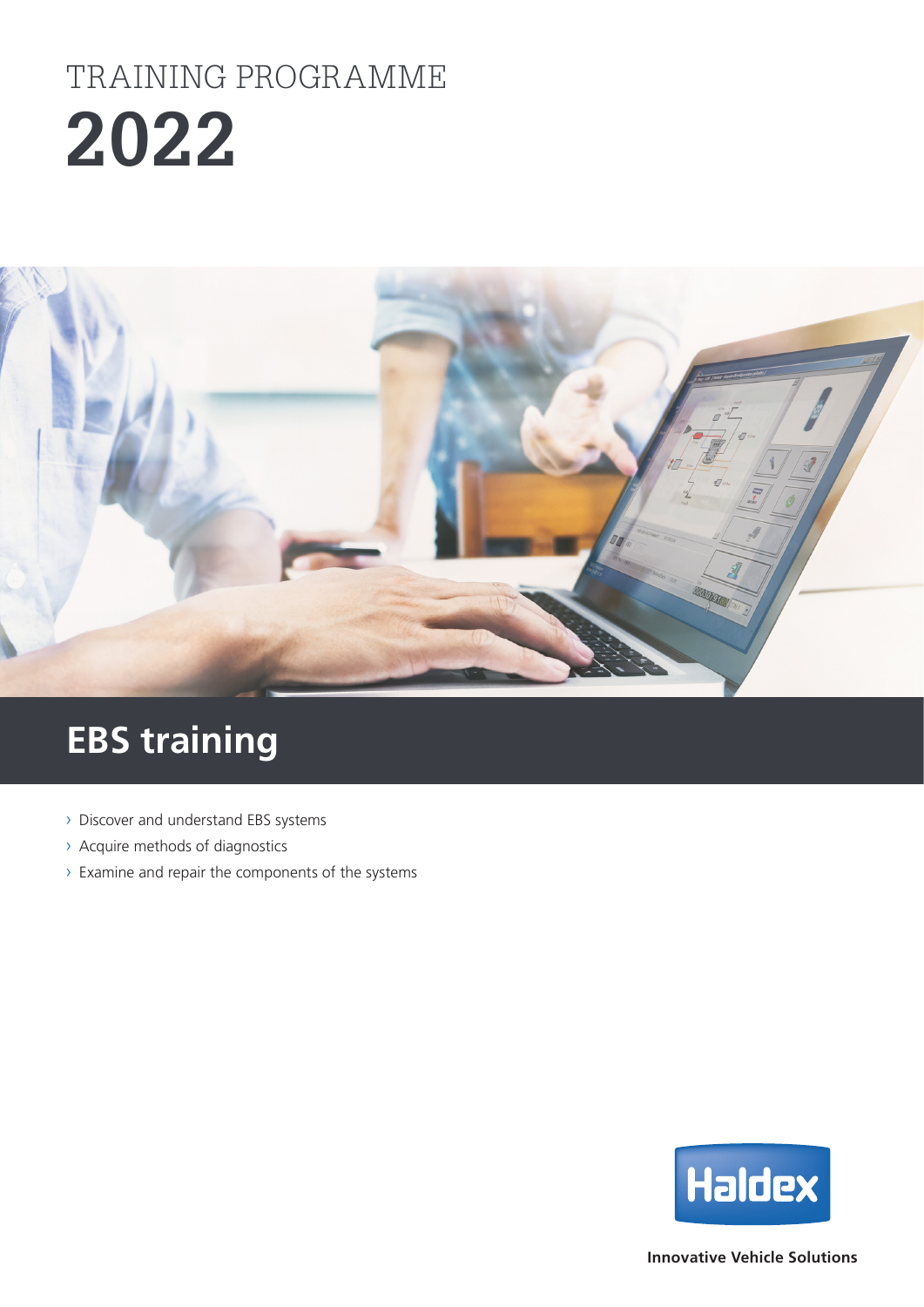### **EBS - EB+ Gen1, Gen2 and Gen3**

### 1. Objective

To understand the basic function of EBS.

To be able to diagnose and rectify / replace the different components and faults on the EBS systems.

To be able to replace these components, programme / re-programme the ECU using PC or Info Centre.

## 2. Attendees

Workshop engineers and persons with an understanding of EBS / ABS systems.

## 3. Documentation issued

Complete workshop manual for EB+ including diagnostic, EB+ Info Centre, wall charts and an update of software where required.

|                       | <b>Location and date</b> | <b>Lecture times</b>               | Cost         |
|-----------------------|--------------------------|------------------------------------|--------------|
| Newton Aycliffe:      | 16 & 17 February 2022    | $09:00 - 12:30$<br>$13:00 - 17:00$ | $£395 + VAT$ |
| MIRA Nuneaton:        | 16 & 17 March 2022       | $09:00 - 12:30$<br>$13:00 - 17:00$ | $£395 + VAT$ |
| Newton Aycliffe:      | 20 & 21 April 2022       | $09:00 - 12:30$<br>$13:00 - 17:00$ | $£395 + VAT$ |
| Newton Aycliffe:      | 18 & 19 May 2022         | $09:00 - 12:30$<br>$13:00 - 17:00$ | $£395 + VAT$ |
| <b>MIRA Nuneaton:</b> | 22 & 23 June 2022        | $09:00 - 12:30$<br>$13:00 - 17:00$ | $£395 + VAT$ |
| Newton Aycliffe:      | 21 & 22 September 2022   | $09:00 - 12:30$<br>$13:00 - 17:00$ | $£395 + VAT$ |
| <b>MIRA Nuneaton:</b> | 19 & 20 October 2022     | $09:00 - 12:30$<br>$13:00 - 17:00$ | £395 + VAT   |
| Newton Aycliffe:      | 16 & 17 November 2022    | $09:00 - 12:30$<br>$13:00 - 17:00$ | $£395 + VAT$ |
| Newton Aycliffe:      | 7 & 8 December 2022      | $09:00 - 12:30$<br>$13:00 - 17:00$ | $£395 + VAT$ |

\* The course will run subject to adequate bookings

## 4. Certificates

A certificate on the basics of EBS systems will be issued on completion of the course.

### **Programme of information**

**Halde** 

### Presentation

› Introduction to Haldex Ltd

System EBS - EB+

Day 1 - Introduction to the various components of EB+

- › Identifying valve assemblies EB+ Gen1, Gen2 and Gen3
- › The function of the modulator valves
- $\rightarrow$  Understanding the piping and wiring circuits of the systems
- › Understanding the function of the TEM and TrCM+ Safe Parking valves
- › Understanding the operation of the roll stability function
- › Diagnosing using the EB+ DIAG+ programme on a PC
- › How to programme / re-programme an ECU
- › How to carry out an end of line test
- › How to use the EB+ Info Centre 2

Day 2 - Bring your laptop !

- › EB+ Soft Docking operation
- › COLAS+ operation
- › Setting up of the trailer ECU using a laptop
- › Carry out DTC download procedure
- › Carry out various programming operations
- › Carry out E.O.L.T
- › Demonstration of Fleet+
- › Haldex Automatic Brake Adjuster (ABA) - removal / installation / functional test

A multiple choice test will be given at the end of the course and a certificate issued accordingly.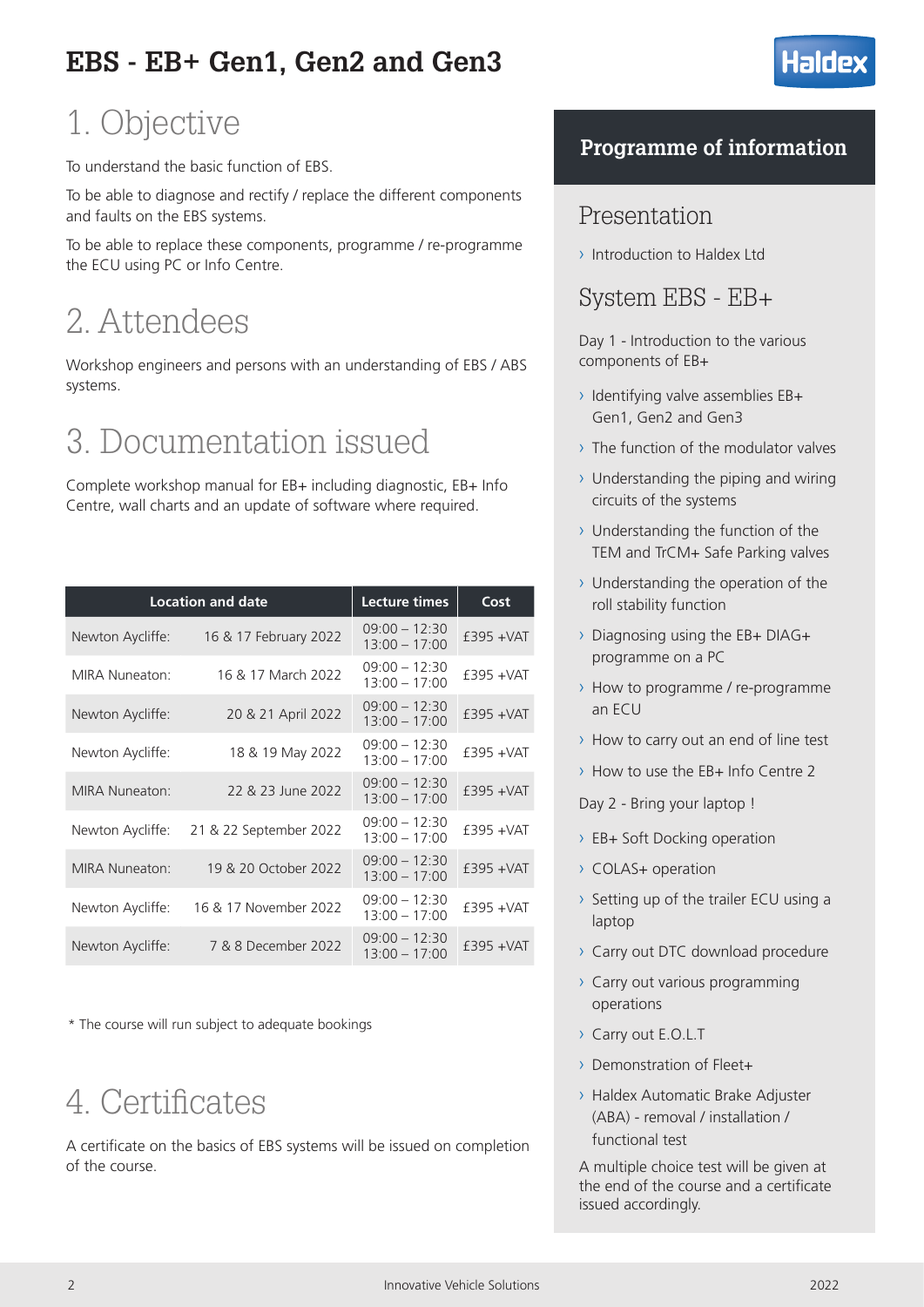

### 1. Objective

Refresh and remaster the DIAG+ programming.

Understanding and demonstrate the ability to calculate advanced lift axle settings.

Understand the added features of Traction assist and extended lift axle data.

Diagnose / configure and install the Soft Docking 2 system components including repair.

Diagnose / configure and install the Tyre Pressure Monitoring System (TPMS) components including repair.

## 2. Attendees

Workshop Engineers and Technicians who have previously attended the full 2 day EBS Training Course and wish to further their knowledge on EBS systems.

| <b>Location and date</b> |                   | Lecture times                      | Cost          |
|--------------------------|-------------------|------------------------------------|---------------|
| <b>MIRA Nuneaton:</b>    | 23 March 2022     | $09:00 - 12:30$<br>13:00 - 17:00   | $f275 + VAT$  |
| Newton Aycliffe:         | 25 May 2022       | $09:00 - 12:30$<br>$13:00 - 17:00$ | $f275 + VAT$  |
| Newton Aycliffe:         | 14 September 2022 | $09:00 - 12:30$<br>13:00 - 17:00   | $f$ 275 + VAT |
| <b>MIRA Nuneaton:</b>    | 26 October 2022   | $09:00 - 12:30$<br>$13:00 - 17:00$ | $£275 + VAT$  |

\* The course will run subject to adequate bookings

## 3. Certificates

A certificate will be issued on successful completion of the course.

### **Programme of information**

1 day's training split into two sessions covering the following:

### $DIAG+$

- › Recap of DIAG+ programme
- › Diagnosing using the EB+ DIAG+ programme on the PC
- › Setting up the trailer ECU using the laptop
- › How to programme / re-programme the ECU
- › Carry out various programming operations
- › How to carry out an EOLT
- › Carry out an EOLT
- › Lift Axle settings including understanding and calculating raise and lower percentages / Traction Assist and Extended lift axle data
- › Additional EBS functions including Electronic Brake Demand (EBD) / TCAN / CAN Brake

### TPMS & Soft Docking

- › System operation
- › Component overview
- › Component connections and installation
- › Configuration and setup
- › Fault diagnosis and repair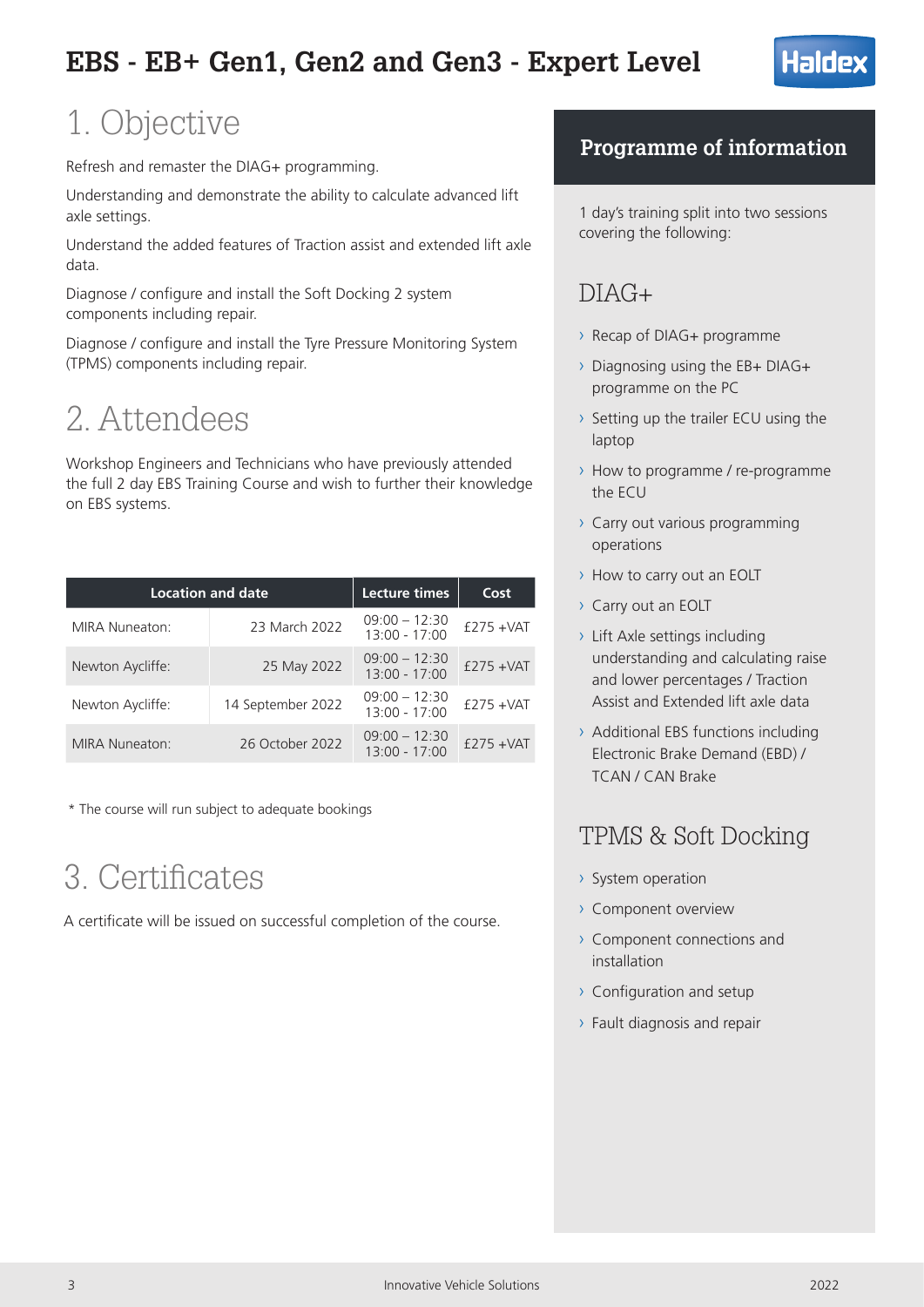### **Service Course Application Form**



### Attendee

## Company

### Invoice

#### **Haldex Limited**

Unit 7, Parsons Court, Welbury Way, Aycliffe Business Park, Newton Aycliffe, DL5 6ZE, United Kingdom

Tel.: +44 1325 310 110 E-mail:info.GBAy@Haldex.com

### Please fill in the form:

> Course attending:

> Date of course:

> Location of course:

> EB+ Software Required:

All fees are to be paid for prior to attending course

Please email your completed application to Michelle.Michael@haldex.com

Company seal

Date and signature